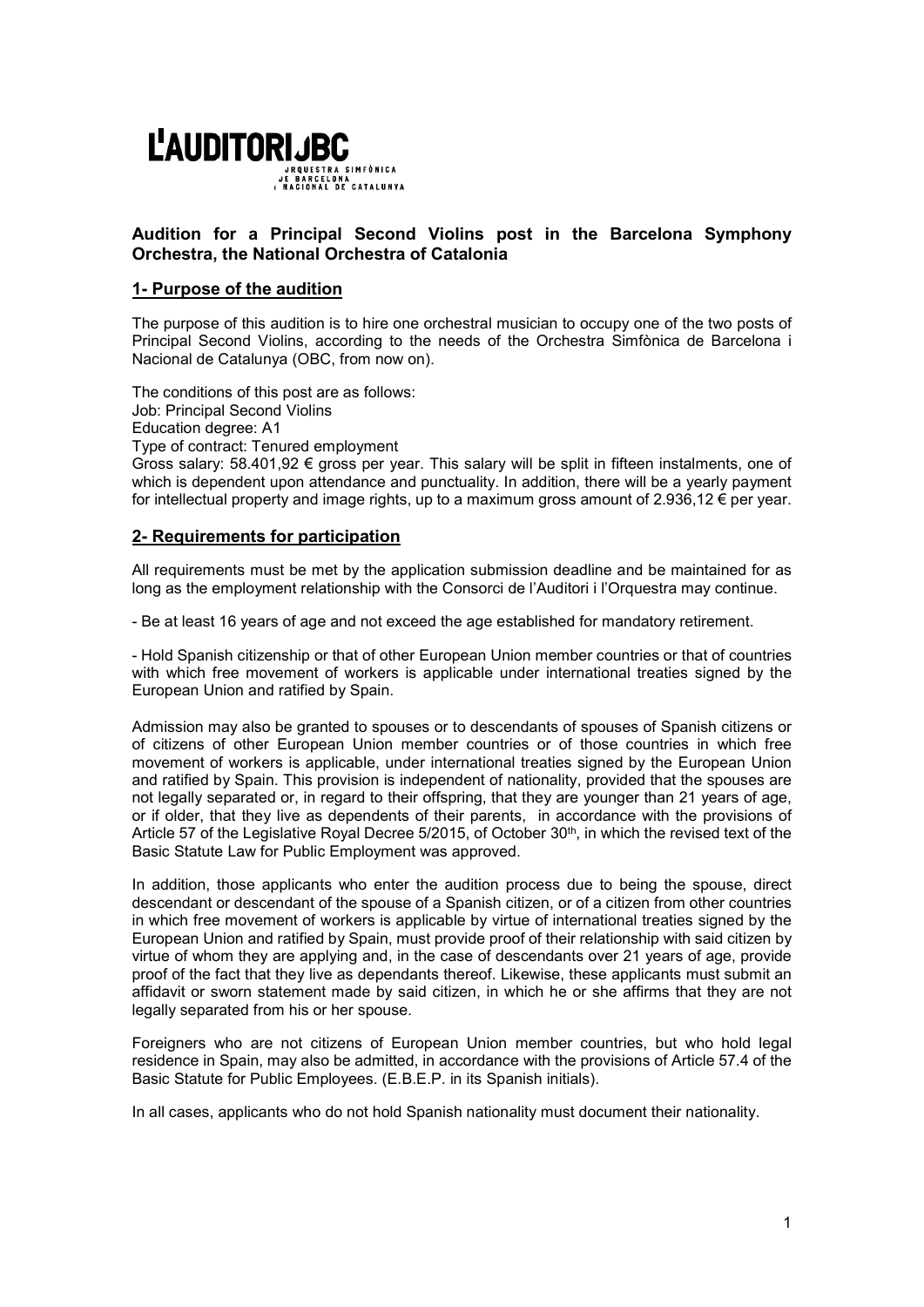- Not having been banned, by means of disciplinary proceedings, from service in any of the public administrations; nor by the constitutional organs or statutes of the Spanish autonomous communities; nor have absolute or special disqualification from any workplaces or public positions by judicial resolution for access to the category of civil servant, or to carry out functions similar to those that they performed, in the case of work personnel, from which they had been suspended or disqualified. In the case of being a citizen of another country, not to have been disqualified or in an equivalent situation, nor have been subject to disciplinary or equivalent punishment which prevents access to public service on the same terms, in their own country.

- Having an advanced degree in Music, or as a Senior Professor, in the specialty of violin in accordance with the requirements of this audition.

- Proving themselves to be in possession of knowledge of the Catalan language (B certificate). The selected applicants who do not have a sufficient command of the Catalan language must acquire said level within a maximum period of two years.

- Applicants who do not have Spanish nationality must prove their knowledge of the Spanish language, in both oral and written expression, at a sufficient level to carry out all functions of the workplace. In these cases, the interested parties must indicate and prove, where applicable, that they are exempt from taking the Spanish language test. Any selected applicants who do not have a sufficient command of the Spanish language must acquire said level within a maximum period of two years.

- Applicants who have submitted documentation in a foreign language and who have passed all stages of the process must present a corresponding sworn translation in order to formalize their contracts.

### 3- Submission and admission of applications

Applicants wishing to take part in the auditions must register online at www.muyac.com/obc. They must submit:

- a) A Curriculum Vitae or resumé which briefly outlines his or her academic background and professional experience. Only duly accredited merits will be evaluated. Hence, it is essential to include copies of contracts, orchestra certificates, concert brochures and so on.
- b) A scanned copy of his or her identity card or passport. The original document must be presented on the day of the audition. A copy of the musician's superior-level degree.
- c) A link to a recording of the solo works and orchestral excerpts required for the preselection stage. This recording must be made in one single take from start to finish, unedited and with optimal sound quality. Excerpts to be recorded are stipulated in Annex 2 of these rules.

It is also possible to register by means of a request presented in the manner determined by Article 16 of Law 39/2015, of 1 October, of the Common Administrative Procedure of public administrations. In addition to personal data, it shall be necessary to provide a valid email address, it being the applicant's responsibility to make a notification in the event of any changes by means of a request to the OBC's management department. In the request, the instrument(s) and chosen specialties must be clearly stated. The request form appears as an attachment to Annex 1.

Requests must be accompanied by:

- National identity document and a copy of the musician's superior-level degree.
- Curriculum Vitae. Documentation accrediting specific requirements and merits presented. Only duly accredited merits will be evaluated. Hence, it is essential to add contracts, orchestra certificates, concert brochures and so on.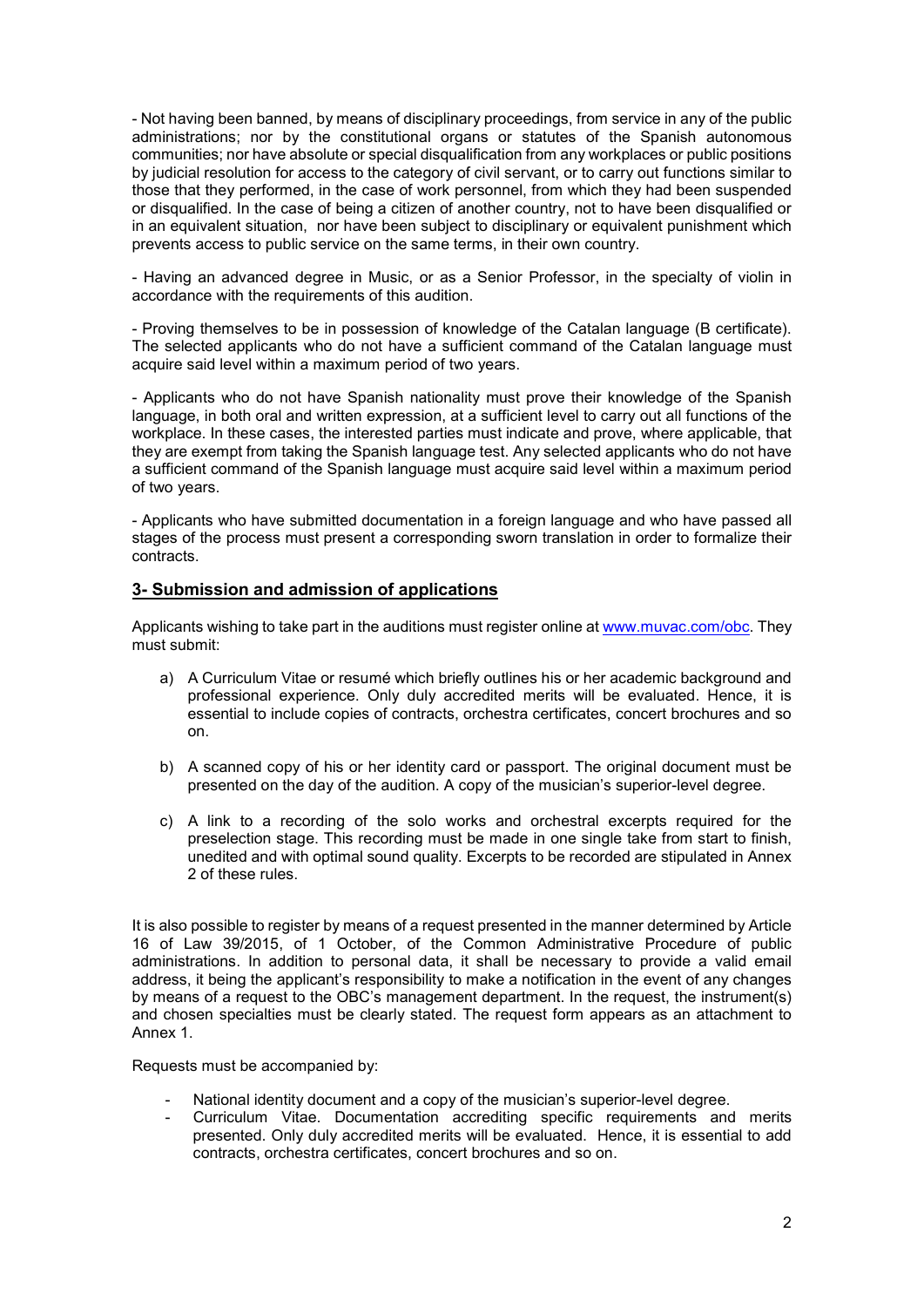- Link to the video recording required for the preselection stage. This recording must be made in one single take from start to finish, unedited and with optimal sound quality. Excerpt to be recorded is stipulated in Annex 2 of these rules.
- Application form (Annex 1)

Candidates with disabilities must indicate their type of declared disability in their application, and specify, where appropriate, the adaptation of time and material resources necessary in order to undertake the audition and the procedures provided for in the convocation; and the reason, or reasons, for these measures. In accepting such adjustments or adaptations, said candidates must comply with the provisions of Article 6 of Decree 66/1999, of 9 March, of the Generalitat de Catalunya (Government of Catalonia) and submit the corresponding expert opinion of the multiprofessional teams referred to in Article 4.3 of the same decree.

Likewise, those who have had the legal condition of disability recognized, but who do not initially declare it, shall be admitted to the undertaking of the exercises without having to prove their aptitude prior to its commencement; without prejudice to the fact that once they have passed the selection process, they must accredit their ability to perform the functions for the professional exercise of the corresponding category. For these purposes, applicants with disabilities must submit the corresponding expert opinion of the multi-professional teams referred to in Article 4.3 of Decree 66/1999, of 9 March, of the Generalitat de Catalunya (Government of Catalonia) on access to the public service for people with disabilities and multi-professional assessment teams.

Applicants give their consent to the processing of all personal data that is required to take part in the audition and for the rest of the handling of the selection process, in accordance with the regulations in force by law.

Applicants must state and provide proof, where appropriate, that they are exempt from undertaking the Catalan language test, by means of the General Directorate of Linguistic Policy certificate or its equivalent.

#### Deadline for submitting applications for the selection process

The above documentation must be submitted within the non-extendable maximum period of 20 calendar days, counting from the day following the announcement of the audition in the Diari Oficial de la Generalitat de Catalunya. This application submission deadline information will also be published on www.muvac.com and L'Auditori website (www.auditori.cat).

List of admitted and excluded persons (provisional and final version)

Following the application submission deadline, the Department of Human Resources of the Auditori will publish a provisional list of admitted and excluded candidates on the Auditori website (www.auditori.cat).

Applicants may contest those results by providing arguments they consider appropriate within ten working days, counting from the day following the publication of the provisional list of admitted and excluded persons.

In the event that an applicant does not appear on the provisional list of admitted or excluded persons, a copy of the application submitted at the time of lodging the application must accompany the corresponding claim.

After the expiry of the term of claims and after the resolution of any possible incidents, the final list of admitted and excluded persons will be published.

The list of admitted and excluded applicants, as well as successive announcements pertaining to the audition, will be published on the Auditori website (www.auditori.cat).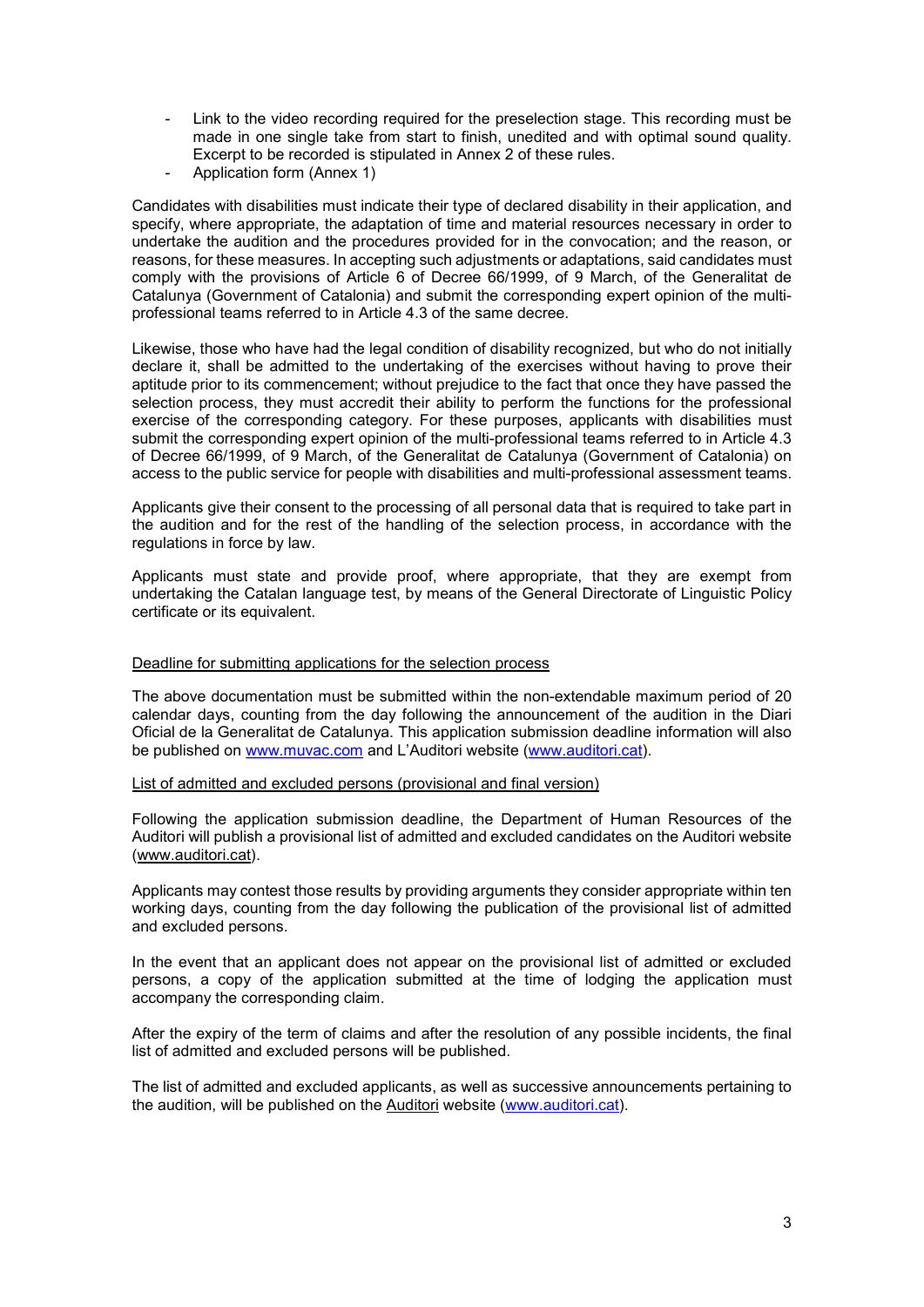# 4- Characteristics of the selection process

The selection process will proceed as follows:

#### 1st stage. - Evaluation of merits via cv and video recording.

- Professional experience and education (up to 3 points). It will be just valued the experience and education accredited in the document, by degrees, work contracts and/or company certificates or concert programs.
	- o Professional experience:
		- **Professional experience of 10 weeks or more in professional symphonic** orchestras (1 point)
		- **Professional experience of 5 weeks or more as Principal Second Violin** position in professional symphonic orchestras (1 point)
	- o Education: one or more masters in music (1 point)
- Video recording (up to 7 points). This recording must be made in one single take from start to finish, unedited and with optimal sound quality. Excerpt to be recorded is stipulated in Annex 2 of these rules. Evaluation of the recording will be based upon the following criteria: beauty of sound, intonation, rhythm, musicality, and attention to articulation, phrasing and dynamics.

Candidates with scores of less than 5 points will be excluded from the audition process and will not be allowed to proceed to the second stage of the selection process.

OBC members with a tenured contract will pass directly to the second round of the presential audition.

The list of candidates who have passed the first stage and are admitted to the presential audition will be published on the Auditori's website (www.auditori.cat)

### Second stage – Audition

Audition will take place the Auditori of Barcelona (Lepant, 150) on 21<sup>st</sup> of June 2022. Applicants must perform on the instrument which they would use if they were to join the orchestra. The tuning of the orchestra is A442.

The second stage will consist of three rounds. In order to ensure anonymity, candidates will perform the repertoire (chosen on the day of the audition from the material as stipulated for these rounds in Annex 2) behind a screen during the first and second rounds. Third round of the second stage will be played without screen.

Members of the selection committee will evaluate each of the candidates publicly at the end of each round.

1<sup>st</sup> round: Each member of the selection committee will decide whether or not the candidate is SUITABLE or NOT SUITABLE. He or she will be considered SUITABLE if more than 50% of the selection committee members deem so. Passing the first round means being able to move on to the second round.

2<sup>nd</sup> round: Each member of the Selection committee will decide whether or not the candidate is SUITABLE or NOT SUITABLE. He or she will be considered SUITABLE if more than 50% of the selection committee members deem so. Passing the second round means being able to move on to the third round.

3<sup>rd</sup> round: Each member of the Selection committee will evaluate each candidate with a score from 1 to 5. The resultant arithmetic figure will be the candidate's final score. If a candidate gets a result of 3 points or more, he/she will be considered SUITABLE to form part of the orchestra.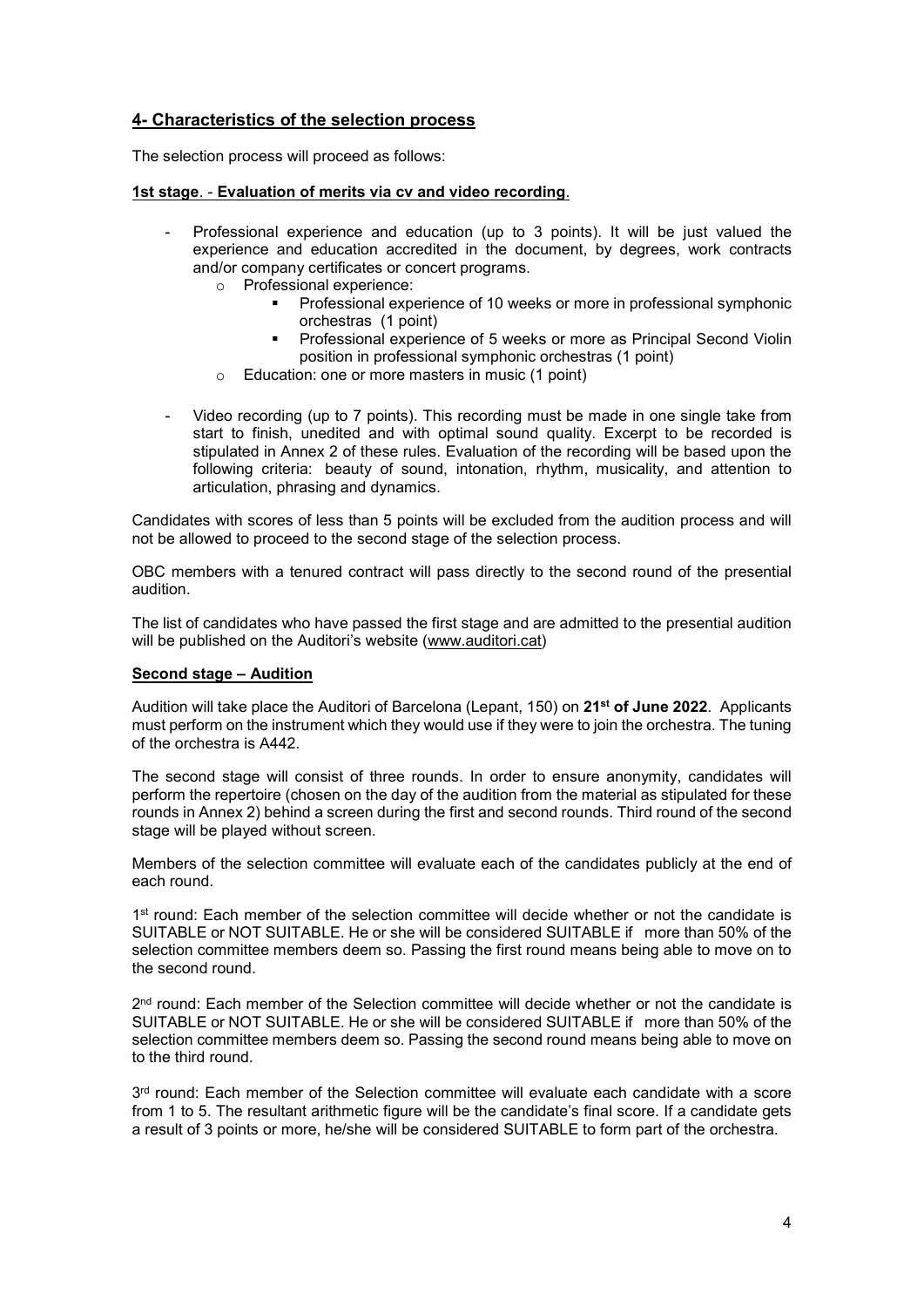The selection committee will publish a list of the SUITABLE candidates and their scores. These final scores will determine the results of the selection process.

In general, and with regard to the audition covered by this convocation, the chairman of the selection committee will guide the rest of the committee in respect to criteria regarding the minimum level that the applicants must achieve, in accordance with the needs and aims of the orchestra.

The selection committee may summon applicants for an audition and/or interview to assess their personal characteristics of adaptation to the workplace. If such a request is made, it shall be compulsory and will be evaluated on a scale of up to 10 points. Candidates who do not reach a minimum score of 5 points will be eliminated. Under no circumstances may this score alter the order of priority established in the previous round of auditions.

# 5. Results of the selection process

Once the evaluation of the qualifications of applicants has been completed, the selection committee shall publish a list, which contains the applicants' scores, in descending order, on the website www.auditori.cat.

The best-rated candidate will be appointed as Principal Second Violins of the OBC, with tenured contract in the corresponding category.

Once this position has been filled, the orchestra reserves the right to offer a temporary contract in a lower category of the same instrument to the candidates who has the next highest score.

In the case of a tie in the final score, applicants who hold European Union nationality or those who are spouses of European Union citizens (provided they are not legally separated from their spouses) or applicants from countries in which, by virtue of the international treaty signed by the EU and ratified by Spain, the free movement of workers is applicable in the terms in which these are defined in the treaty establishing the European Community, shall be chosen. In the event of a continued tie, the elder applicant shall be chosen. If the tie still cannot be broken, the chairman of the selection committee shall have the deciding vote.

The applicants proposed by the selection committee must submit the requested supporting documents to the orchestra's office (C/Lepant, 150) within the term of 20 calendar days from the publication of the list of approved persons.

If, within this term, and except in cases of force majeure, a proposed candidate does not submit the necessary documentation or does not meet the requested requirements, he or she may not be hired and all actions shall be null and void, without any prejudice in terms of any responsibility he or she may have for making false statements on his or her audition application form.

Incorporation into the orchestra shall be made once, if necessary, the corresponding Spanish work and residency permit is obtained. In this case, incorporation will take place once this permit is issued. The orchestra will bear no financial responsibility for these procedures. Upon joining the orchestra, the applicant must demonstrate his or her knowledge of Catalan and Spanish. In the event that the applicant does not have sufficient command of the Catalan and/or Spanish language, he or she must undertake to acquire this level within a period of two years.

Applicants are solely responsible for the cost of their travel and lodging. In addition, the orchestra is unable to provide access to rehearsal rooms prior to the audition.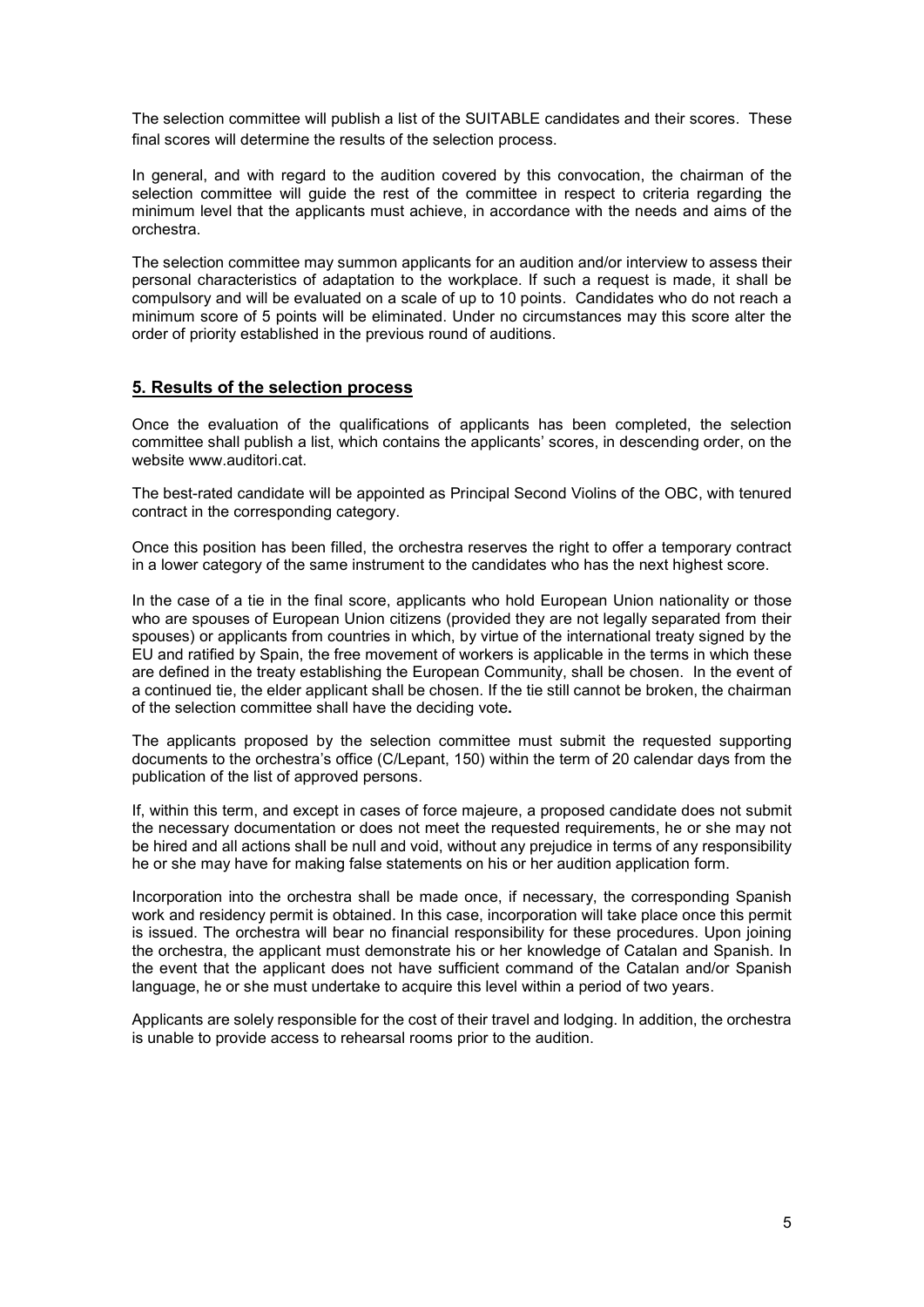# 6. Selection Committee

The nominal composition of the Selection Committee will be published in due course on the Auditori website prior to the start of the preselection stage. It will be made up of a president, orchestra members and a secretary.

A representative of the Catalan Government (Generalitat de Catalunya), a representative of the Barcelona City Council, an internationally renowned musician of the instrument whose place is convened and/or an internationally renewed orchestra conductor may also be members.

A union representative from L'Auditori designated by the orchestra's labor committee will be present in the selection process, with a right to speak but no voting rights, and will not form part of the committee. The orchestra's labor committee shall designate an appointee and a substitute for this selection process.

The selection committee may determine the incorporation of specialized consultants. These consultants, with a right to speak but no voting rights, may participate in all or some of the auditions and shall be limited to the exercise of technical specialties, on which their collaboration with the Committee shall be exclusively based.

The selection committee may exclude from the selection process any participant who shows any conduct contrary to good faith or conduct which aims to undermine the principles of equity and equality, or any other type of conduct which alters the normal evolution of any of the phases established in the convocation of the audition.

The selection committee may not be constituted nor act without the attendance of a simple majority of its members, whether appointees or substitutes. A simple majority of votes shall adopt decisions.

### 7. Resources

In accordance with the provisions of Law 39/2015, of 1st October, on the Legal Framework of Public Administrations and the Common Administrative Procedure, the interested parties may submit an appeal for reversal against the acts of the convening authority before the Management within a period of one month from the day following the date of its publication.

The minutes and resolutions of the Selection Committee may be challenged by the interested parties by means of an appeal made to the Manager of L'Auditori within a period of one month from the day following the date of its notification or publication.

An appeal for reconsideration against these requirements may be lodged before the Executive Committee within a period of one month from the day following their publication or an administrative appeal before the jurisdiction of the contentious administrative Selection Committee in the period of two months from the day following their publication.

Barcelona, 23rd March 2022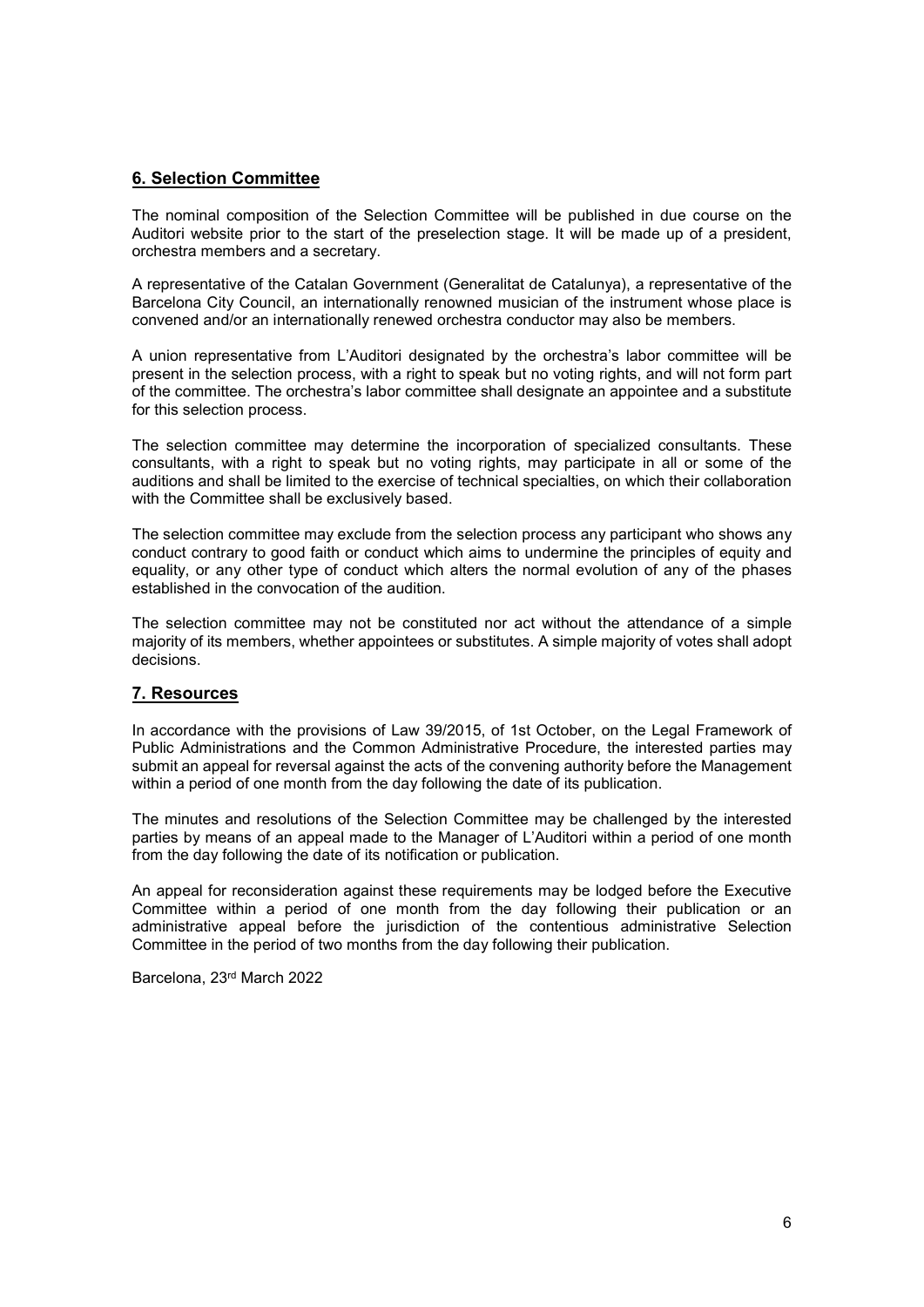# ANNEX 1

### APPLICATION FORM – OBC PRINCIPAL OF SECOND VIOLINS

| Surname             | Name              |  |
|---------------------|-------------------|--|
| ID card or passport | Nationality       |  |
| Address             | Country           |  |
| Phone number        | E-mail<br>address |  |

#### I DECLARE

That I wish to take part in the selection process for Principal of Second Violins and I accept the rules of the process.

That I meet the requisites required, by sworn declaration of the data expressed in my academic and professional curriculum, indicating said titles and merits, as well as all work accomplished; that this is true and that I have the corresponding official accreditation.

Signature:...........................................................